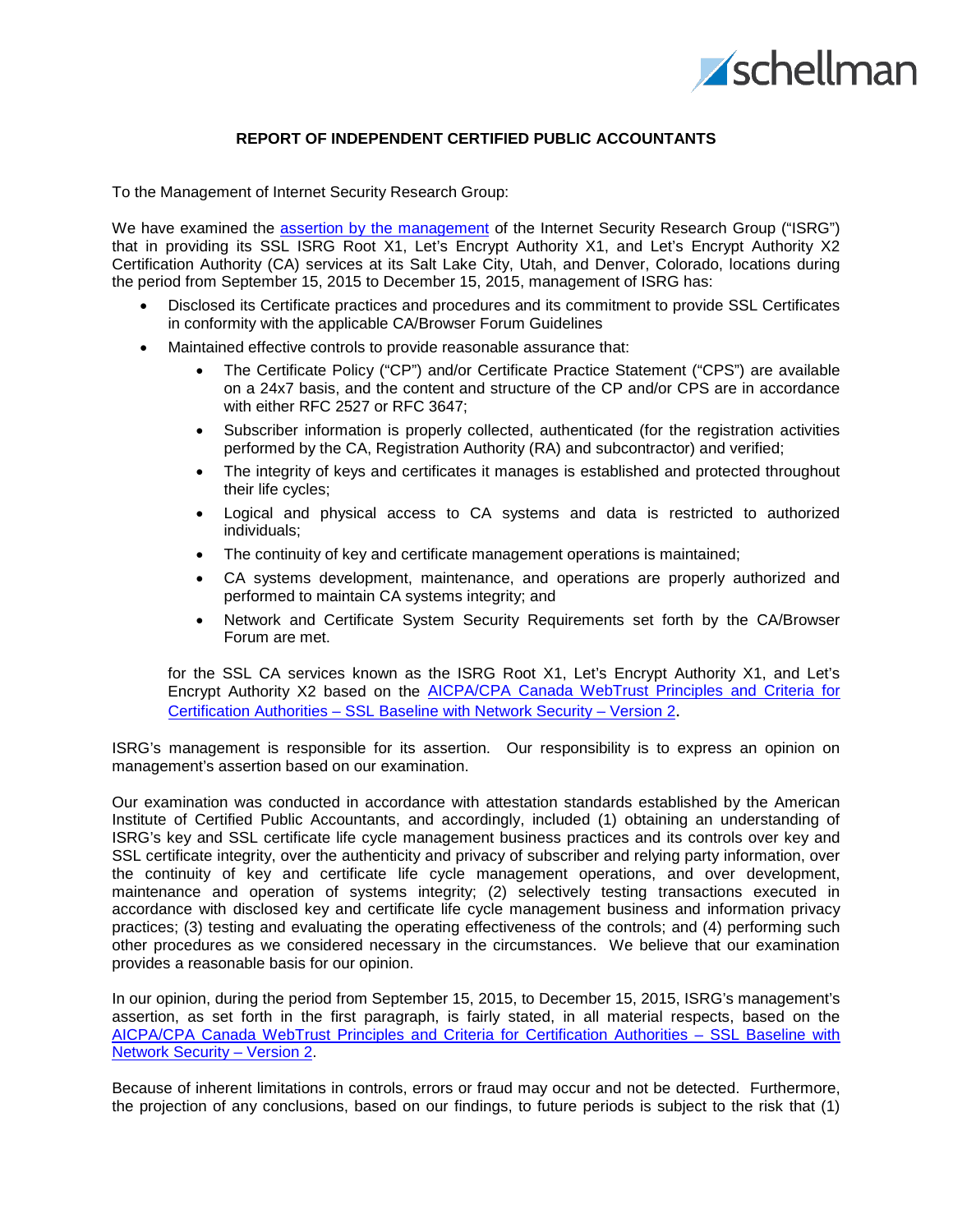changes made to the system or controls, (2) changes in processing requirements, (3) changes required because of the passage of time, or (4) degree of compliance with the policies or procedures may alter the validity of such conclusions.

The WebTrust seal of assurance for Certification Authorities on ISRG's website constitutes a symbolic representation of the contents of this report and it is not intended, nor should it be construed, to update this report or provide any additional assurance.

The relative effectiveness and significance of specific controls at ISRG and their effect on assessments of control risk for subscribers and relying parties are dependent on their interaction with the controls, and other factors present at external registration authorities, individual subscriber and relying party locations. We have performed no procedures to evaluate the effectiveness of controls at external registration authorities, individual subscriber and relying party locations.

This report does not include any representation as to the quality of ISRG's services beyond those covered by the [AICPA/CPA Canada WebTrust Principles and Criteria for Certification Authorities –](http://www.webtrust.org/homepage-documents/item79806.pdf) SSL [Baseline with Network Security –](http://www.webtrust.org/homepage-documents/item79806.pdf) Version 2, nor the suitability of any of ISRG's services for any customer's intended purpose.

 $S$ cHELLMAN  $\frac{1}{2}$  COMPANY, INC.

Schellman & Company, Inc. Certified Public Accountants Tampa, Florida December 15, 2015